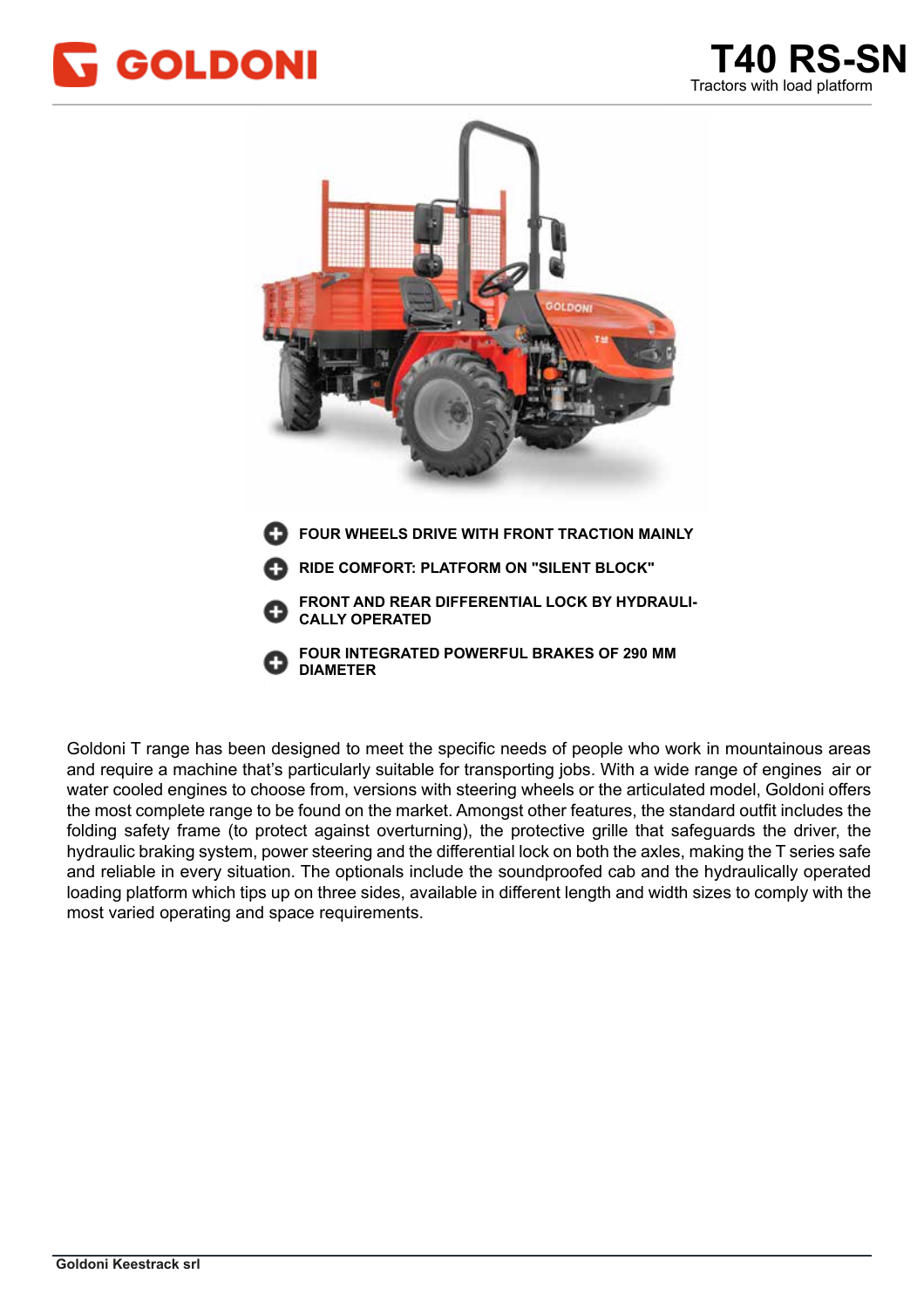## **GOLDONI**

**TECHNICAL FEATURES**

| ● standard   〇 on demand   一 not available   |                                                                                 |
|----------------------------------------------|---------------------------------------------------------------------------------|
| <b>DESCRIPTION</b>                           | <b>VALUE</b>                                                                    |
| <b>MODEL</b>                                 |                                                                                 |
| Type                                         | • Tractor with loading platform                                                 |
| <b>Structure</b><br>Version                  | • Self supporting integral<br>• Articulated (in the middle)                     |
| <b>ENGINE</b>                                |                                                                                 |
| Trademark                                    | • Lombardini                                                                    |
| Model                                        | $\bullet$ LDW 1603                                                              |
| Fuel supply                                  | • Diesel                                                                        |
| Rated power (ECE R120)                       | $\bullet$ 28 KW / 38 hp                                                         |
| Legislation on emission                      | $\bullet$ STEP 3A                                                               |
| Number of cylinders                          | $\bullet$ 3                                                                     |
| Aspiration                                   | • Aspirated                                                                     |
| Nominal rate                                 | $\bullet$ 2800 rpm                                                              |
| Cooling                                      | • On liquid                                                                     |
| Swept volume                                 | • 1649 cm3                                                                      |
| Specific fuel consumption                    | $\bullet$ 250 g/KWh                                                             |
| (maximum torque speed)                       |                                                                                 |
| Max torque                                   | ● 104Nm@1650rpm                                                                 |
| Torque reserve                               | • 8.2%                                                                          |
| Air filter                                   | $\bullet$ Dry                                                                   |
| Tank capacity                                | $\bullet$ 38 litres                                                             |
| Engine bonnet                                | VTR (Reinforced plastic with<br>glass)                                          |
| <b>TRANSMISSION</b>                          |                                                                                 |
|                                              | Mechanical drive, four-wheel                                                    |
| Type transmission                            | drive                                                                           |
| Type gearbox                                 | $\bullet$ 8+8 synchronized                                                      |
| Gearbox control                              | • Mechanical with middle levers                                                 |
| Clutch                                       | · Dry monodisc, diameter 11"                                                    |
| Clutch control                               | Mechanical system through<br>pedal                                              |
| Security                                     | PUSH & START device on the<br>clutch pedal                                      |
| Type reverser                                | • Mechanic                                                                      |
| Reverse control                              | $\bullet$ Lever                                                                 |
| Rear differential lock                       | • Hydraulic                                                                     |
| Rear traction engagement                     | • Mechanical with lever                                                         |
| Front differential lock                      | • Hydraulic                                                                     |
| Front swinging                               | $\bullet$ 15° right side + 15° left side<br>40 Km/h                             |
| Maximum speed (homologated)<br><b>BRAKES</b> | $\bullet$                                                                       |
| Braking                                      | Self-centering drum brakes,<br>• hydraulic control, separate<br>double circuit. |
| Secondary and parking brake                  | Acting on rear wheels, by<br>indipendent mechanical control                     |
| <b>STEERING WHEEL</b>                        |                                                                                 |
| Steering wheel system                        | Hydrostatic                                                                     |
| Swinging front axle<br><b>REAR PTO</b>       | $37^\circ$                                                                      |
|                                              |                                                                                 |
| Type<br>Indipendent speed from the gearbox   | Indipendent single shaft<br>540 rpm                                             |
| Rotation way (looking at the pto)            | $\bullet$<br>• Clockwise                                                        |
| Version                                      | $\bullet$ 6 grooves 1-3/8"                                                      |
| Clutch                                       | Mechanical with dry disc (same<br>transmission plate clutch)                    |
| Clutch control                               | • Mechanical with lever                                                         |
|                                              | PUSH & START device on                                                          |
| Security                                     | PTO selector                                                                    |
| <b>ELECTRICAL FITTINGS</b>                   |                                                                                 |
| Battery                                      | • 12V 680A 74Ah                                                                 |
| Security                                     | • Battery disconnection                                                         |
| Instrument                                   | · Digital / analogic                                                            |

| <b>DESCRIPTION</b>                               | <b>VALUE</b>                                         |
|--------------------------------------------------|------------------------------------------------------|
| Rotating lamp                                    | o Orange                                             |
| <b>OPERATING POSITION</b>                        |                                                      |
| Platform                                         | • Semi-platform                                      |
| Platform support                                 | • Silent-block                                       |
| Front mudguard                                   | • Body integrated                                    |
| Front mudguard protection                        | • Rubber profile                                     |
| Roll-bar                                         | • Central, all-tilting                               |
| Security                                         | • Driver guard grille                                |
| Left rearview mirror                             | • Adjustable                                         |
| Seat                                             | On spring suspension, with<br>seat belt              |
| Seat adjustment                                  | Horizontal, vertical, driver<br>weight               |
| <b>Tool box</b>                                  | $\bullet$ Yes                                        |
| Use and maintenance manual                       | Yes<br>$\bullet$                                     |
| <b>TOWING DEVICES</b>                            |                                                      |
| Rear tow hook                                    | Category CEE/CEE-X/CEE-Y<br>adjustable               |
| <b>LOADING PLATFORM</b>                          |                                                      |
| Type of platform                                 | Tipping, with 4 sides, steel<br>made                 |
| Type of sides                                    | Steel made, interchangeable<br>with ribs             |
| Type of lifting                                  | Hydraulic with 5 segments<br>cylinder                |
| Type of tip                                      | • Three-sided (left/rear/right)                      |
| Platform dimensions "L"                          | Lenght 2200 mm; Width 1300<br>O<br>mm; Height 350 mm |
| Platform dimensions "XL"                         | Lenght 2200 mm; Width<br>O<br>1500mm; Height 350 mm  |
| <b>WEIGHTS AND DIMENSIONS</b>                    |                                                      |
| Wheelbase                                        | 2280 mm                                              |
| Lenght (front bumper / rear<br>platform)         | $\bullet$ 4680 mm                                    |
| Height with ROPS (min-max)                       | $\bullet$ 2185 mm                                    |
| Height at steering wheel (min-max)               | $\bullet$ 1310 mm                                    |
| Loading platform height                          | $\bullet$ 860 mm                                     |
| Connection angle                                 | $20^{\circ}$                                         |
| Front protrusion (wheel centre/front<br>bumper)  | 1330                                                 |
| Back protrusion (wheel centre/rear<br>drop side) | 1070 mm                                              |
| Ground clearance (min-max)                       | 245 mm<br>$\bullet$                                  |
| Distance between insides of tyres                | 754 - 927 mm<br>$\bullet$                            |
| Minimum turning radius (internal)                | 4,25 m<br>$\bullet$                                  |
| Weight with roll-bar                             | 1885 Kg<br>٠                                         |
| Load capacity with roll bar                      | 2615 Kg<br>٠                                         |
| Fully load overall weight with roll bar          | 4500 Kg<br>$\bullet$                                 |
| Maximum towable mass (with                       |                                                      |
| mechanical braking system), with<br>roll bar     | 6000 Kg                                              |
| <b>WHEELS</b>                                    |                                                      |
| Set of 4 wheels on fix disc                      | 10.0/75-15.3                                         |

**T40 RS-SN** 

Tractors with load platform Tractors with load platform